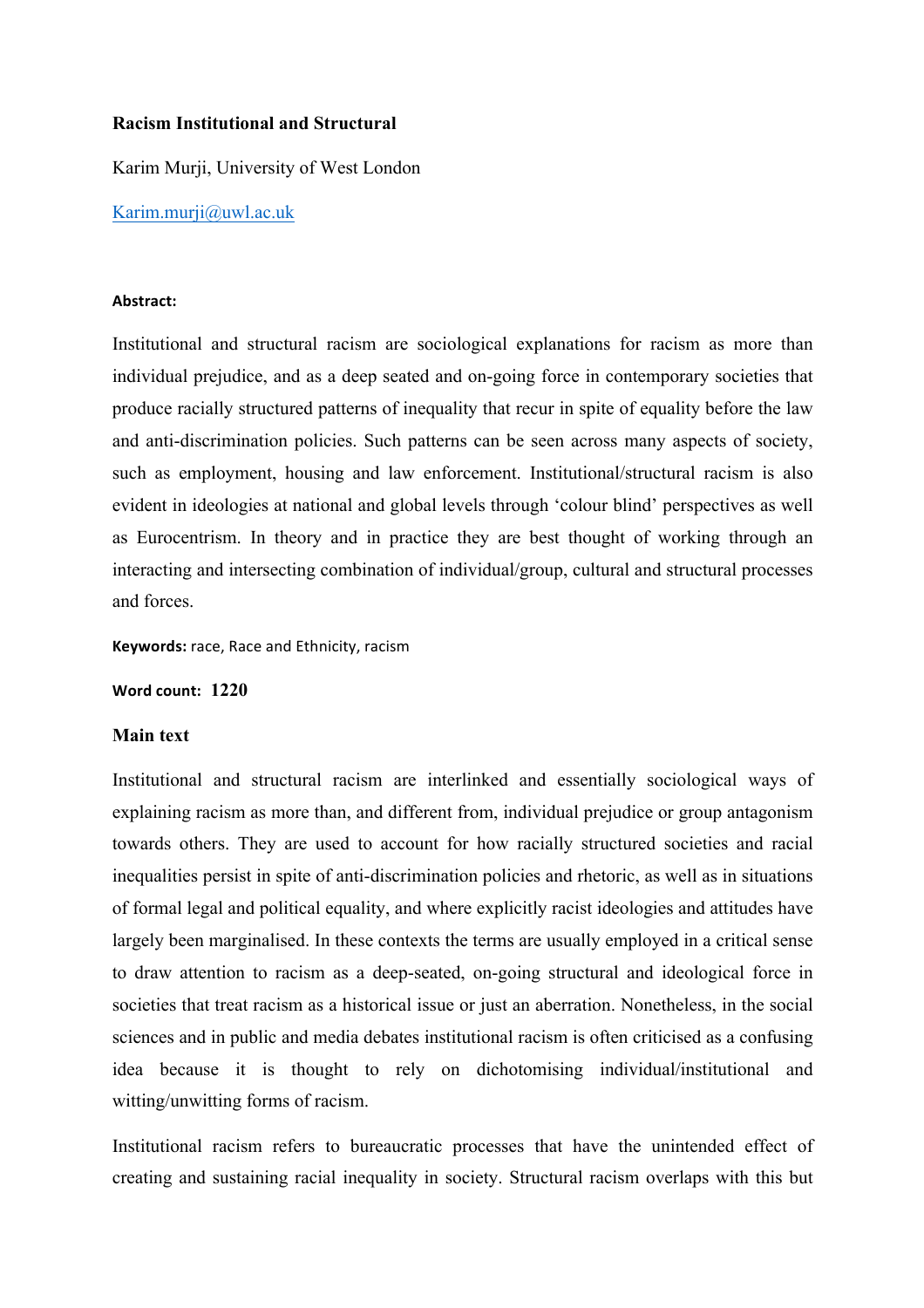can be seen as making a wider claim about racism as foundational to Western and global power. Patterns of social and economic racial inequality at national and transnational levels are the evidence of such racism, which is rooted in white/European racial privilege and framing, as well as Eurocentric and colonial ideologies and their legacies and import in the present day.

Unlike situations of formal and legal discrimination such as apartheid in South Africa or 'Jim Crow' segregation in the USA, institutional and structural racism shed light on racism that occurs in liberal democracies committed to formal equality, and in organisations with diversity and anti-discrimination policies. Despite these, a range of often implicit and unquestioned practices both produce and sustain racially skewed outcomes that continue to produce patterns of racial disadvantage.

Carmichael and Hamilton introduced institutional racism in their book *Black Power* (1967). They used it to stress the difference between individual, or subjective, racism and institutional racism. For these authors, institutional racism is non-explicit, underhand, and unidentifiable as the actions of specific individuals. It is a 'naturalized' form of racism in that it follows unquestioned assumptions, immanent in society as a whole, such as a belief that there are innate physical and mental differences and capacities between groups distinguished by race. As unthinking and usually unstated assumptions it underpins practices that produce racially inequalities, but through unquestioned bureaucratic procedures and social attitudes rather than as direct intent. Such procedures and assumptions inform group as well as organisational/institutional actions and become part of the normal operating practices of societies, making racism pervasive and systemic. Carmichael and Hamilton treated individual and institutional racism as analogous to the distinction between overt and covert racism. While individual racism is overt and can be seen and heard, institutional racism is a subtler, covert process that could not be reduced to the acts of individuals. Even if white people individually decry racism, white people as a whole collectively benefit from the racial order, as all people of colour are routinely at the bottom of the ladder for resources and rewards. Thus, *Black Power* explicitly critiqued the white establishment in the US, and it called for radical or militant black political activity to combat racism. In regarding institutional racism as a form of internal colonialism in the US, they stressed that while blacks had the same citizenship status as whites, they stood in as colonial subjects in relation to white society.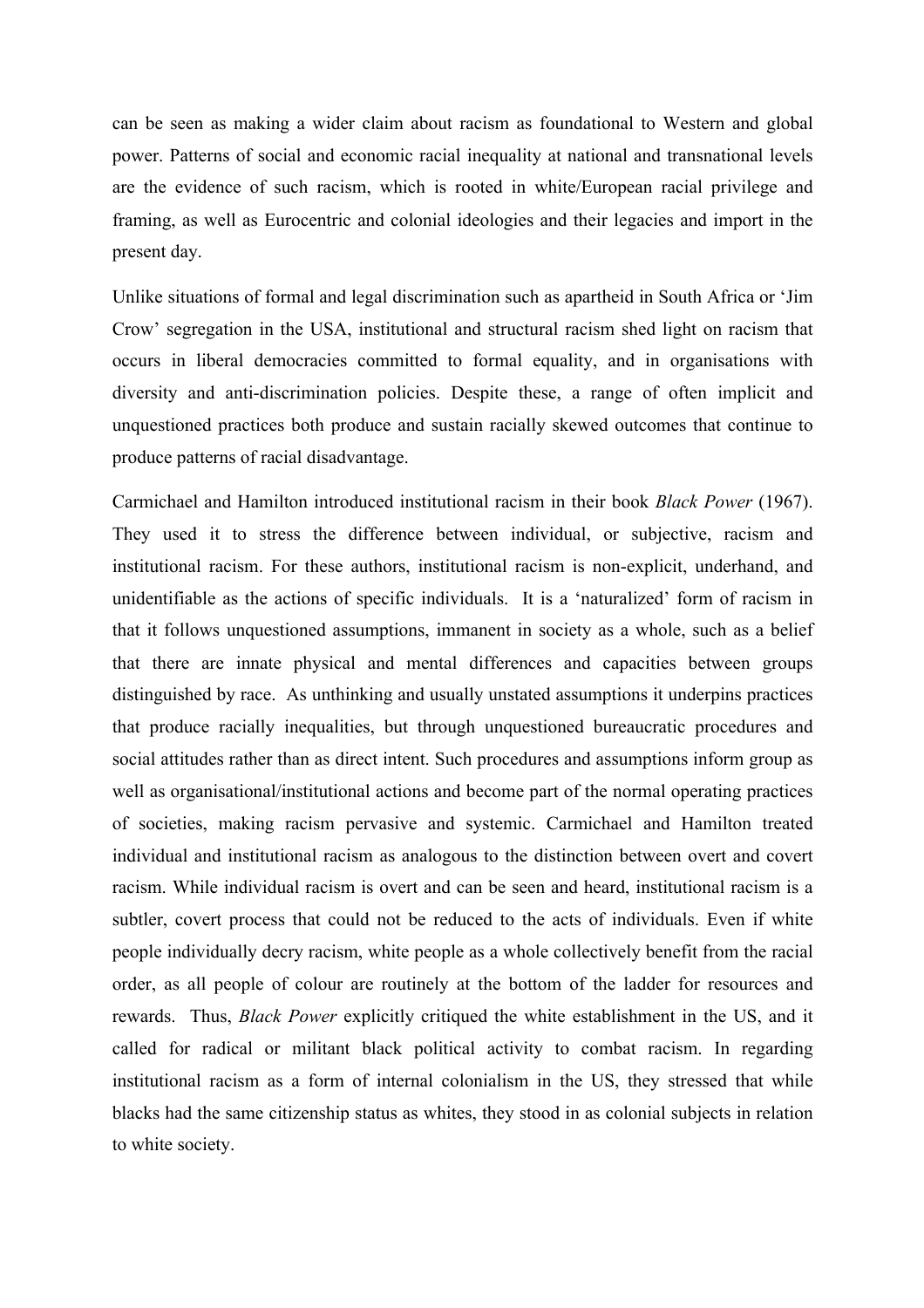Institutional racism is held to be a major cause of racial inequality, such as black poverty and deprived neighbourhoods, due to discriminatory practices by white landlords and property agents, as well as law enforcement and businesses. Stark as well as subtle differences in access to and quality of health provision, including life expectancy, educational qualifications, employment and particularly under-employment [where black people earn significantly less than white people with the same qualifications], the elite professions such as law and medicine, and criminal justice, especially in the policing of drugs and stop and frisk/stop and search, as well as prison populations are some of the main areas where racial orders and inequalities are manifest. In all these areas public organisations express a commitment to non-discrimination or even claim to actively address racial inequalities, yet racial inequalities recur over time. While the impersonal nature of institutional racism was an important break from idea of racism as based on prejudice and stereotyping, the extent of racial inequality in these areas indicates that racism is sometimes intentional, even if disavowed, and that there are still some overt racist practices and organisations.

The idea of institutional racism in both social science and public policy has found it hard to reconcile whether individual/institutional and intended/not intended forms of racism are an either/or dichotomy. Because of this structure/agency problem a third or intervening 'cultural' level between individual and institutions is often drawn upon. In this light institutional racism can be seen as a combination of the occupational culture of an organisation, combined with discriminatory practices (which may be intended or unintended) and the racial disadvantageous outcomes produced by the actions and policies of an organisation. Consequently, institutional racism is manifested through routine practices, where the effect or outcome may be discriminatory even if it is unintended; or it is evident in informal cultural practices, such as taken-for-granted norms and assumptions and stereotypes about minority groups. This approach points to processes as well as structures in producing racial skewed practices and outcomes, and of institutional racism as an interacting and intersecting combination of individual/group, cultural and structural levels. While psychologists might look more at the relation between the first two elements - individual and cultures - sociologists put more emphasis on the interaction between cultural and structural aspects of racism.

Structural racism analyses macro-structural processes where an entire society is structured by race. Ideology is important in this such as when societies, or their political leaders, proclaim a race or colour blind ideology that denies the need for any measures to tackle racism. This